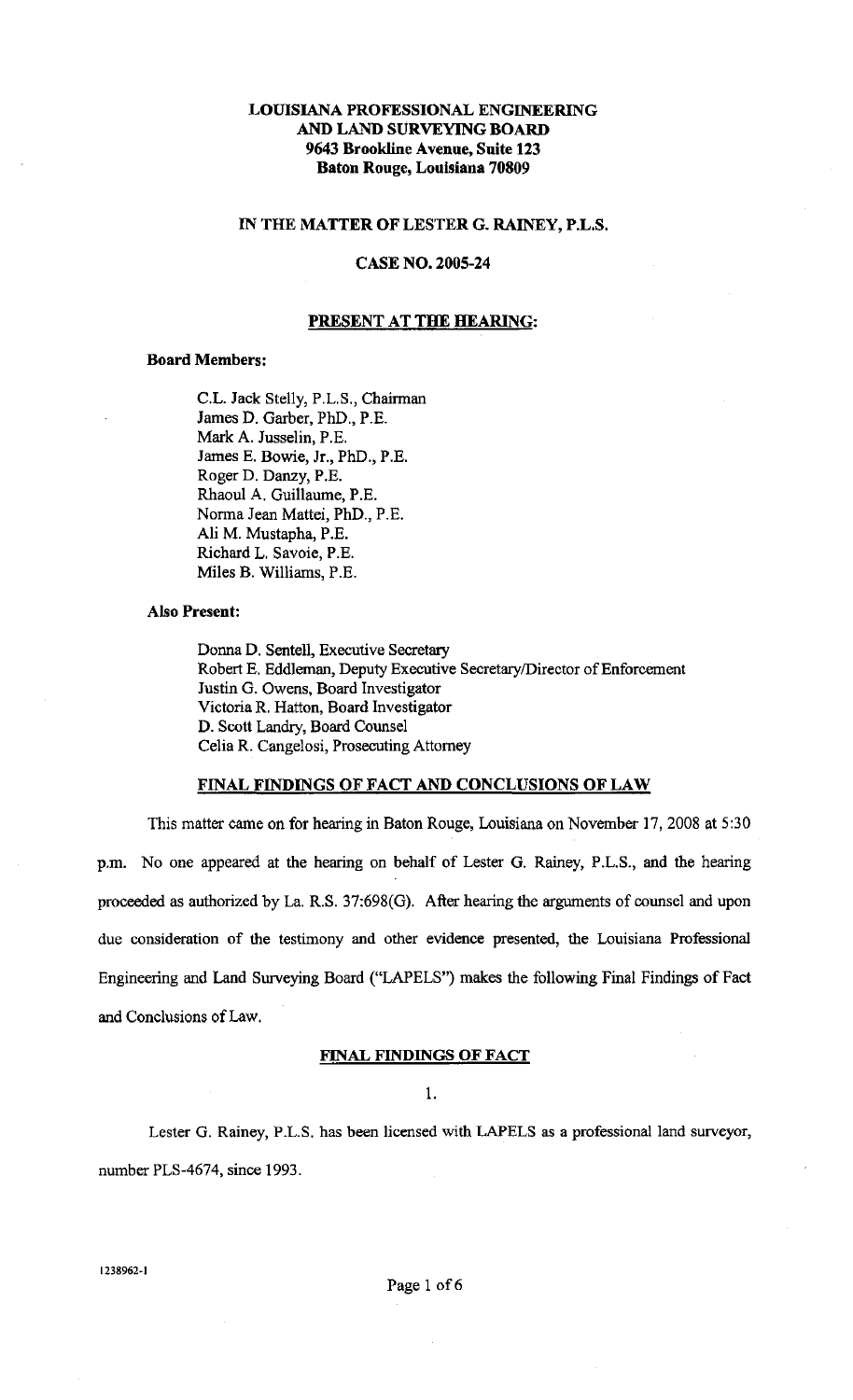Mr. Rainey's professional land surveyor license has been in an expired status since October 1, 2006.

3.

On June 14, 2002 Mr. Rainey prepared, sealed and issued to Jimmy Howard a survey plat and legal description for a 4.60 acre tract situated in Section 3, Township 18 North, Range I East, Ouachita Parish, Louisiana (the "Original Survey Plat") which had incorrect tract positions and mislabeled comers. This mistake was caused by Mr. Rainey incorrectly indicating on the Original Survey Plat that the tract was located in the South <sup>1</sup>/<sub>2</sub> of the Southeast <sup>1</sup>/<sub>4</sub> of Section 3, when in fact the tract was actually located in the South  $\frac{1}{2}$  of the Southwest  $\frac{1}{4}$  of Section 3. See LAPELS' Exhibit E.

4.

Specifically, the Original Survey Plat contained the following errors:

- (a) ln the caption of the plat, the tract was described as being in the "South *Y,* of the SE 1/4 of Section 3", when it should have read "South <sup>1</sup>/<sub>2</sub> of the SW <sup>1</sup>/4 of Section 3".
- (b) The easternmost monument on the south line of Section 3 was described as being the "Southeast comer of Section 3", when it should have read "Southeast comer of the SE 1/4 of the SW 1/4 of Section 3".
- (c) The westernmost monument on the south line of Section 3 was described as being the "Southwest corner of the SE  $\frac{1}{4}$  of the SE  $\frac{1}{4}$  of Section 3", when it should have read "Southwest comer of the SE  $\%$  of the SW  $\%$  of Section 3".

5.

Upon being notified by Mr. Howard of a problem with the Original Survey Plat, on September 26, 2005 Mr. Rainey prepared and sealed a corrected Survey Plat and legal description for the 4.60 acre tract situated in Section 3, Township 18 North, Range 1 East, Ouachita Parish, Louisiana (the "Corrected Survey Plat"), however he failed to record the Corrected Survey Plat or provide the Corrected Survey Plat and legal description to Mr. Howard. See LAPELS' Exhibit E.

6.

LAPELS received a sworn Affidavit of Complaint from Jimmy Howard dated July 15, 2005, which alleged that the Original Survey Plat prepared by Mr. Rainey was for the wrong tract of land and that Mr. Rainey had failed to respond to Mr. Howard's repeated attempts to contact

1238962-1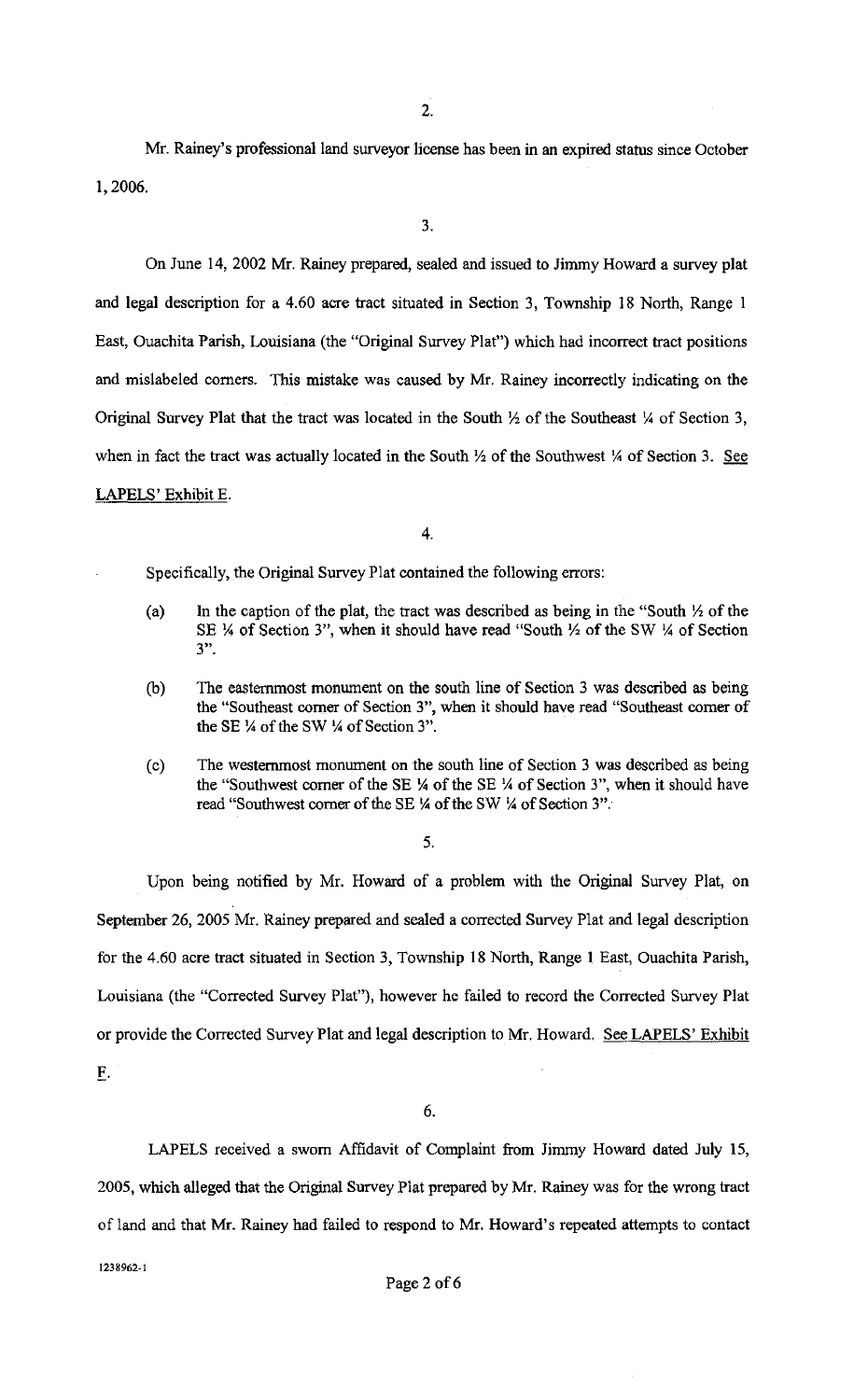him. On March 5, 2007, LAPELS staff sent the Affidavit of Complaint to Mr. Rainey by certified mail (return receipt requested), which was received by Mr. Rainey on March 9, 2007. On September 5, 2007, LAPELS staff again sent the Affidavit of Complaint to Mr. Rainey by certified mail (return receipt requested), which was also received by Mr. Rainey. See LAPELS' Exhibits A, Band C.

7.

LAPELS subsequently received a letter from Mr. Rainey dated September 11, 2007, in which he admitted that the Original Survey Plat had incorrect tract positions and mislabeled corners and that he apparently never sent the Corrected Survey Plat to Mr. Howard. See LAPELS' Exhibit D.

8.

LAPELS subsequently directed that a letter be sent to Mr. Rainey advising him that LAPELS was considering preferring charges against him involving a possible violation of La. R.S.  $37:698(A)(2)$ , which prohibits gross negligence and/or gross incompetence in the practice of land surveying. LAPELS also directed that its staff attempt to resolve this matter informally, if at all possible. On February 13, 2008, LAPELS staff sent the letter by certified mail (return receipt requested) and regular mail as directed, along with a proposed Consent Order. The letter also advised Mr. Rainey of his right to request an informal conference. The letter and proposed Consent Order were received by Mr. Rainey on February 15, 2008. See LAPELS' Exhibit G.

9.

On February 27, 2008, Mr. Rainey signed the proposed Consent Order and then returned it to LAPELS by Express Mail delivery, admitting therein that he had violated La. R.S. 37:698(2) by virtue of having failed to record the Corrected Survey Plat and provide it to Mr. Howard. See LAPELS' Exhibit H.

## 10.

The proposed Consent Order never became effective because it was not accepted by LAPELS, on account of Mr. Rainey's failure to submit checks in payment of the fine and costs assessed therein.

II.

Mr. Rainey never requested an informal conference.

1238962-1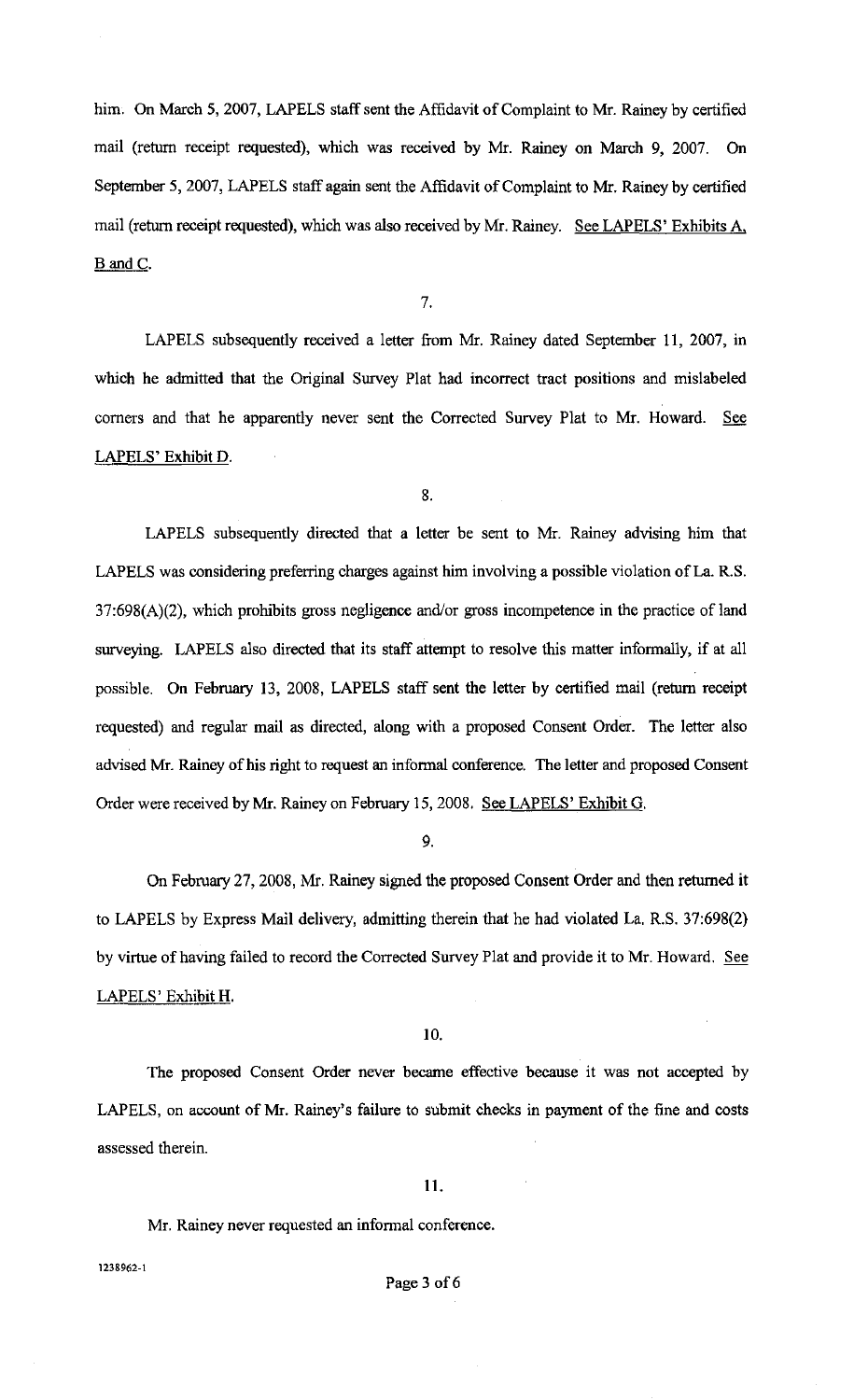On May 19, 2008, by a unanimous vote LAPELS preferred charges against Mr. Rainey, involving an alleged violation of La. R.S. 37:698(A)(2) (which prohibits gross negligence and/or gross incompetence in the practice of land surveying). LAPELS also directed that a hearing be set to consider the charges against Mr. Rainey on September 15, 2008 at 1 :30 p.m. at the LAPELS office. A copy of the Notice of Charges and Hearing was sent to Mr. Rainey by certified mail (return receipt requested) on June 5, 2008. The letter and Notice of Charges and Hearing were received by Mr. Rainey on June 7, 2008 See LAPELS' Exhibit I.

13.

As a result of Hurricane Gustav and its aftermath, on September 10, 2008 LAPELS continued the hearing and rescheduled it for November 17, 2008 at 1:30 p.m. The Order continuing and rescheduling the hearing was received by Mr. Rainey on September 13, 2008. See LAPELS' Exhibit J.

### FINAL CONCLUSIONS OF LAW

1.

LAPELS has jurisdiction over this matter because Mr. Rainey is licensed by LAPELS as a professional land surveyor and he prepared, sealed and issued the Original Survey Plat and the Corrected Survey Plat for property located in Louisiana.

2.

La. R.S. 37:698(A)(2) has at all relevant times provided as follows:

# §698. Disciplinary proceedings against licensees and certificate holders; procedure

A. The board shall have the power to take disciplinary action against any licensee or certificate holder found by the board to be guilty of any of the following acts or offenses:

 $\mathbf{z} = \mathbf{z} + \mathbf{z}$ 

(2) Any fraud, deceit, gross negligence, material misrepresentation, gross incompetence, or gross misconduct in the practice of engineering or land surveying.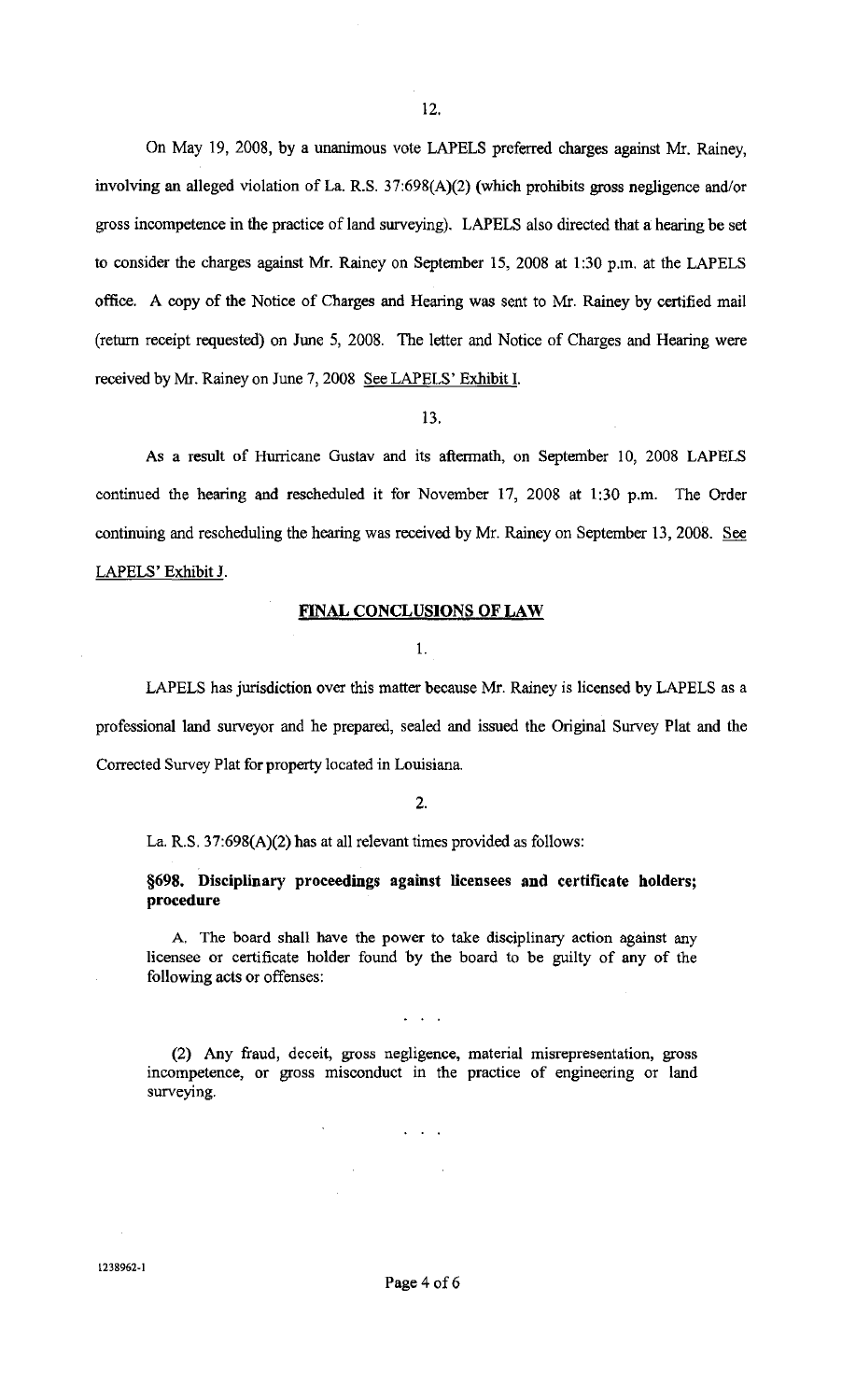At all relevant times, "gross negligence" has been defined as follows:

*Gross Negligence-as* used in R.S. 37:698(A)(2), shall mean the practice of engineering or land surveying by a licensee characterized by the licensee's lack of reasonable care, precaution, or attention to the health, safety, or welfare of others, which could result in injury or damage to life or property or financial loss. Examples of practice which the board may consider to constitute gross negligence include, but are not limited to:

a. the preparation of an incomplete or inaccurate engineering or land surveying plan or document that is below acceptable standards, which is released for construction or other lawful pwposes, and which could result in financial loss, damage or injury; or

b. failure of the licensee to exercise reasonable diligence and care in providing professional services, which could result in financial loss, damage or injury.

LAC Title 46:LXI§105(A).

#### 4.

At all relevant times, "gross incompetence" has been defined as follows:

*Gross Incompetence-as* used in R.S. 37:698(A)(2), shall mean the practice of engineering or land surveying by a licensee who is either incapable of exercising ordinary care and diligence or who lacks the ability and skill necessary to properly perform the duty he/she undertakes. (The practice of engineering in an area other than that in which the licensee has been issued a license will not be considered as evidence of gross incompetence, provided the licensee is otherwise qualified by education or experience.) Examples of practice which the board may consider to constitute gross incompetence include but are not limited to:

a. the undertaking of assignments other than those for which the licensee is qualified by education or experience in the specific technical fields involved; or

b. the affixing of the licensee's signature or seal to any engineering or land surveying plan or document dealing with the subject matter in which the licensee lacks competence by virtue of education or experience.

LAC Title 46:LXI§l05(A).

5.

Louisiana law gives LAPELS authority to take disciplinary action against Mr. Rainey based on the facts in this case.

6.

Pursuant to La R.S. 37:698(A), (B) and (J), the disciplinary action which LAPELS can take

against any person found by LAPELS to be guilty of any of the acts or offenses listed in La. R.S.

37:698(A) includes, but is not limited to, reprimand, probation, suspension, revocation, fine (in an

amount not to exceed \$5,000 per violation) and all reasonable costs.

1238962-1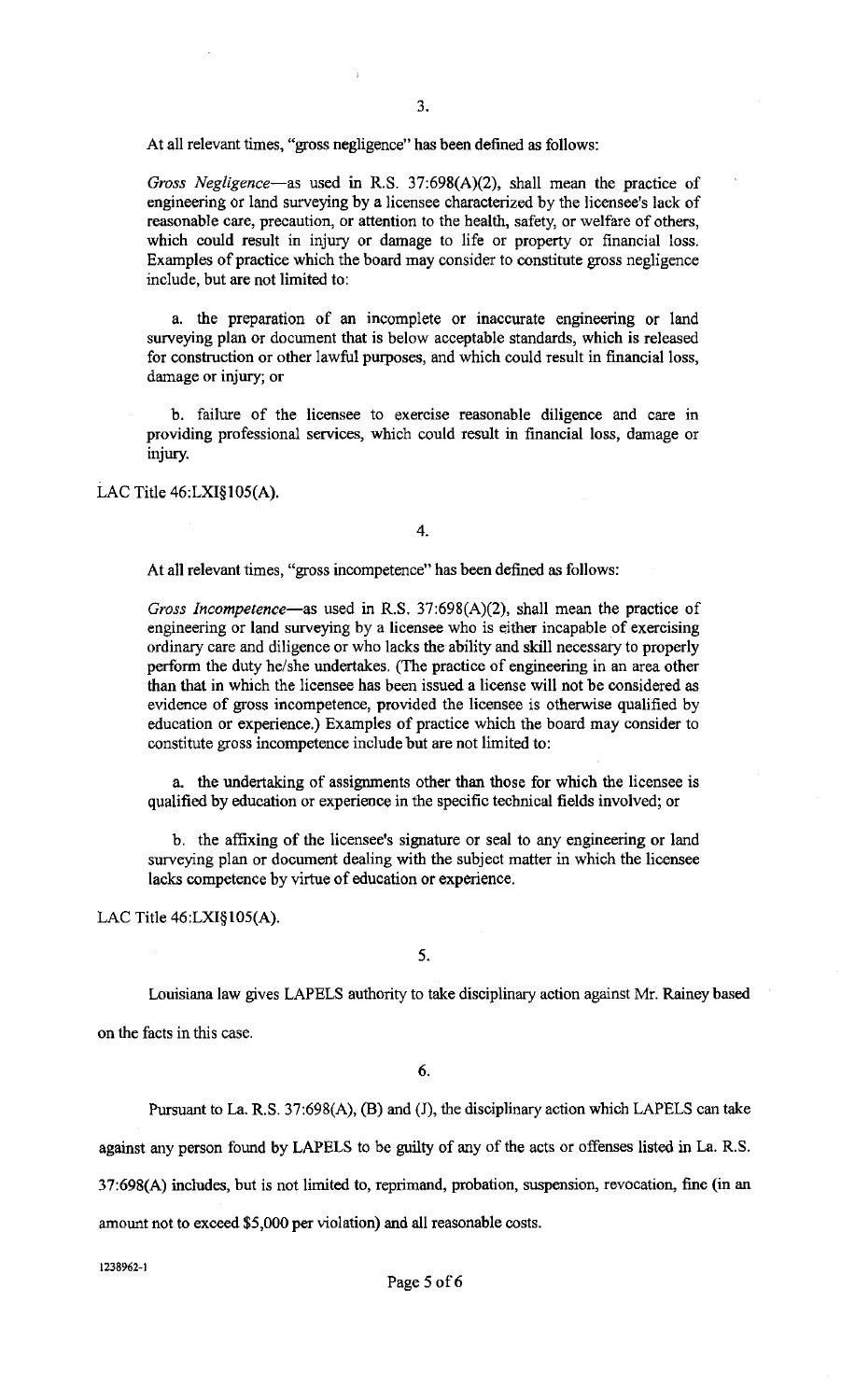Since Mr. Rainey failed to provide the Corrected Survey Plat to Mr. Howard and/or to record it, Mr. Rainey violated La. R.S. 37:698(A)(2).

7.

8.

A Final Decision and Order will issue this date assessing appropriate disciplinary action against Mr. Rainey.

Baton Rouge, Louisiana, this 12th day of January, 2009.

# **LOUISIANA PROFESSIONAL ENGINEERING AND LAND SURVEYING BOARD**

<u>delett</u> By:  $\leq$ 

1238962·1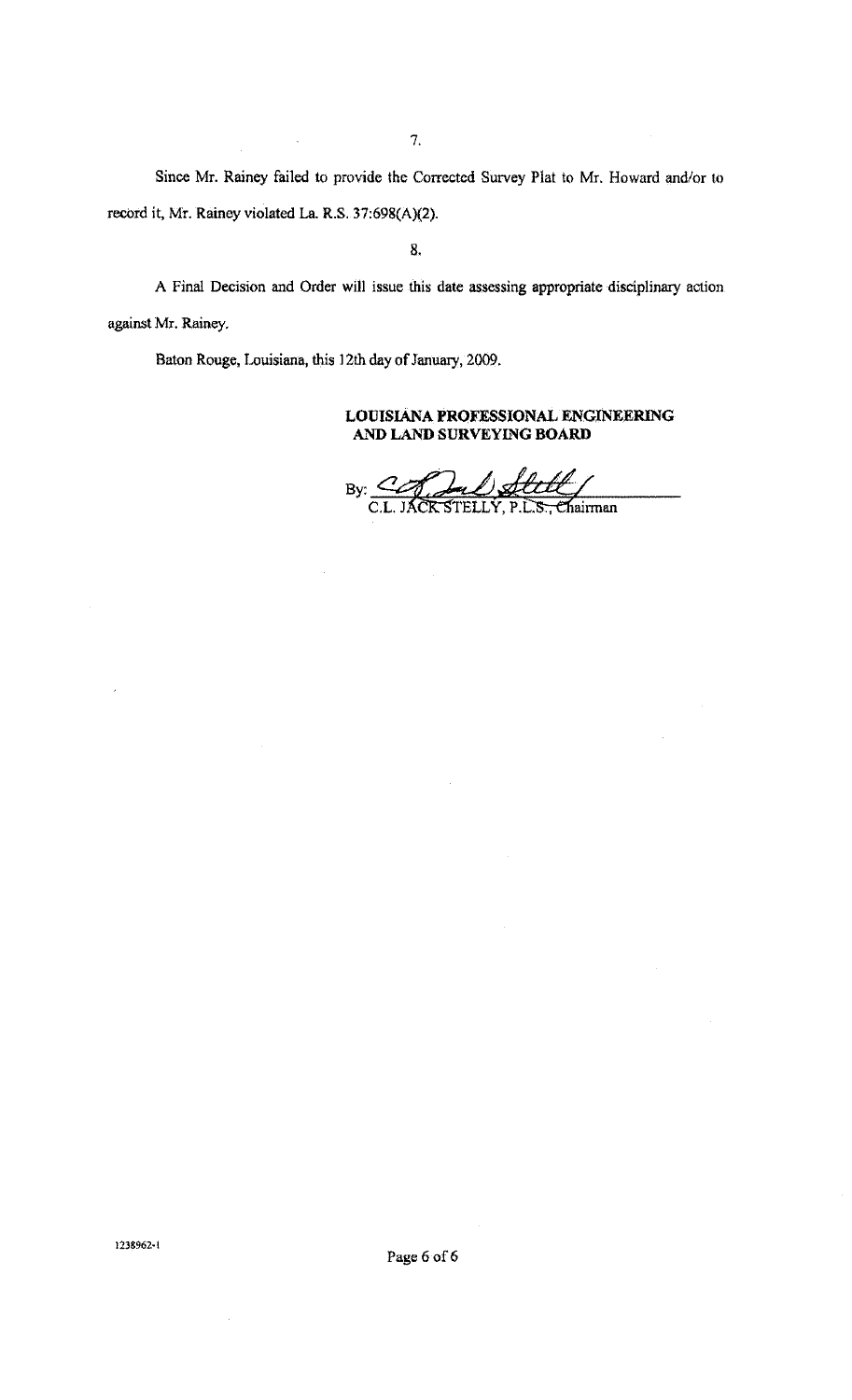## LOUISIANA PROFESSIONAL ENGINEERING AND LAND SURVEYING BOARD 9643 Brookline Avenue, Suite 123 Baton Rouge, Louisiana 70809

#### IN THE MATTER OF LESTER G. RAINEY, P.L.S.

### CASE NO. 2005-24

#### FINAL DECISION AND ORDER

The Proposed Findings of Fact and Conclusions of Law and Proposed Decision and Order were issued and forwarded to Lester G. Rainey, P.L.S. and the prosecuting attorney (Celia R. Cangelosi) on December 30, 2008. No exceptions or briefs were filed or oral argument requested by Mr. Rainey or the prosecuting attorney. After due consideration of the Proposed Findings of Fact and Conclusions of Law and Proposed Decision and Order,

## IT IS ORDERED THAT:

I.

The Louisiana Professional Engineering and Land Surveying Board ("LAPELS") adopts its Proposed Findings of Fact and Conclusions of Law as final in this case, and the same is incorporated herein by reference as if set forth *in extenso.* 

2.

The charges against Lester G. Rainey, P.L.S. under La. R.S. 37:698(A)(2) are hereby sustained.

3.

Mr. Rainey is hereby assessed a fine in the amount of One Thousand and No/100 (\$1,000.00) Dollars.

4.

Mr. Rainey is also hereby assessed the actual costs incurred by LAPELS in connection with this case through the hearing in the amount of Four Thousand Three Hundred Thirty-Seven and 97/100 (\$4,337.97) Dollars.

5.

Prior to renewing his expired license, Mr. Rainey shall successfully complete and submit to LAPELS its online Louisiana Laws and Rules Examination with a score of ninety (90%) percent or higher. 1238962-1